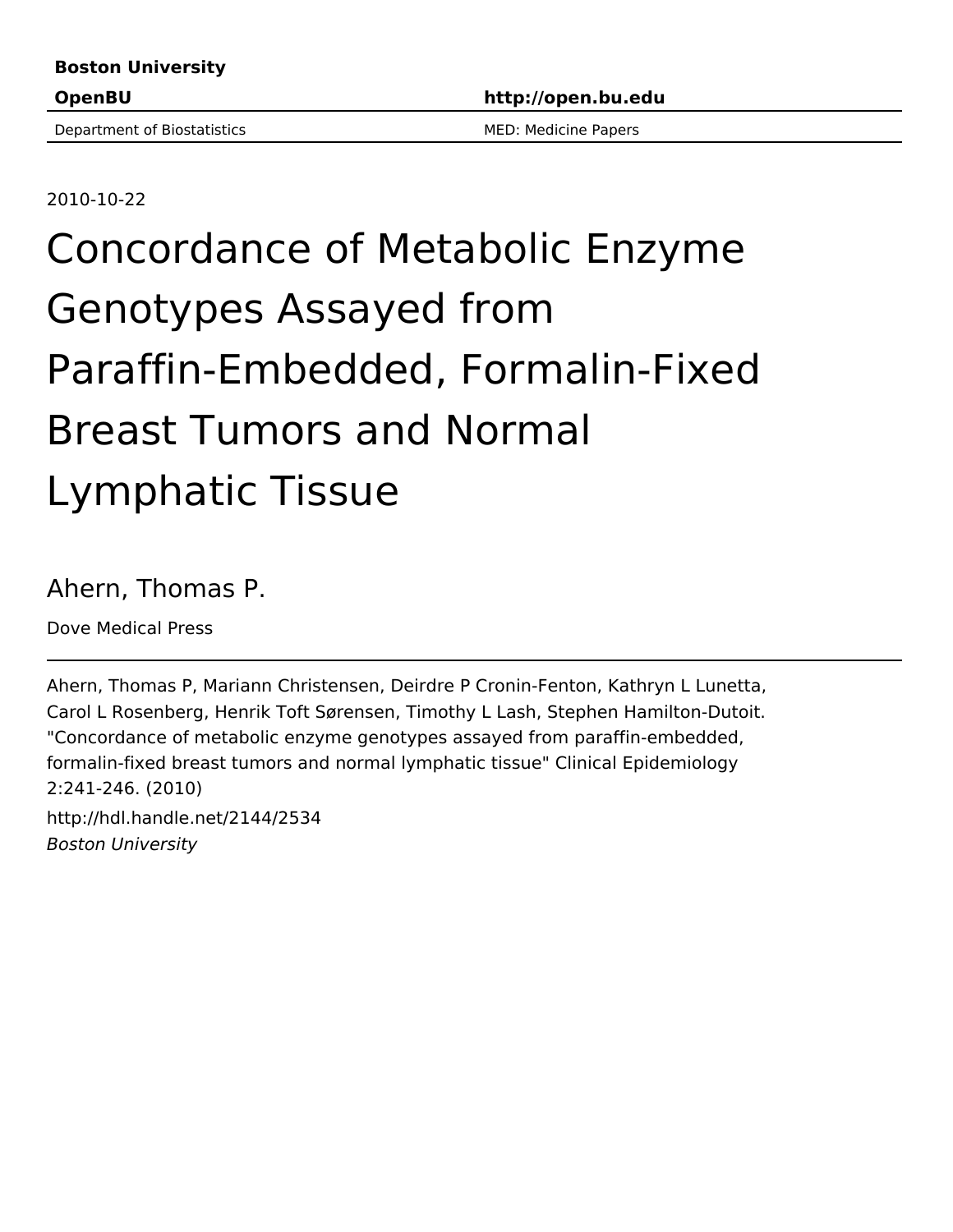#### **a** Open Access Full Text Article

ORIGINAL RESEARCH

# Concordance of metabolic enzyme genotypes assayed from paraffin-embedded, formalin-fixed breast tumors and normal lymphatic tissue

Number of times this article has been viewed This article was published in the following Dove Press journal: Clinical Epidemiology 21 October 2010

Thomas P Ahern<sup>1</sup> Mariann Christensen<sup>2</sup> Deirdre P Cronin-Fenton<sup>3</sup> Kathryn L Lunetta4 Carol L Rosenberg<sup>5</sup> Henrik Toft Sørensen<sup>3</sup> Timothy L Lash<sup>3</sup> Stephen Hamilton-Dutoit<sup>2</sup>

1 Department of Epidemiology, Boston University School of Public Health, Boston, Massachusetts; <sup>2</sup>Institute of Pathology; <sup>3</sup>Department of Clinical Epidemiology, Aarhus University Hospital, Aarhus, Denmark; 4 Department of Biostatistics, Boston University School of Public Health, Boston, Massachusetts; <sup>5</sup>Hematology/ Oncology Section, Department of Medicine, Boston University School of Medicine, Boston, Massachusetts, USA

Correspondence: Thomas P Ahern 715 Albany Street T3E, Boston, MA 02118, USA Tel +1 617-638-7775 Fax +1 617-638-4448 Email [tpa@bu.edu](mailto:tpa@bu.edu)

**submit your manuscript** | <www.dovepress.com> **[Dovepress](www.dovepress.com) DOI: 10.2147/CLEP.S13811**

**Objectives:** Translational epidemiology studies often use archived tumor specimens to evaluate genetic hypotheses involving cancer outcomes. When the exposure of interest is a germline polymorphism, a key concern is whether the genotype assayed from tumor-derived DNA is representative of the germline. We evaluated the concordance between breast tumor-derived and normal lymph node-derived genotypes for three polymorphic tamoxifen-metabolizing enzymes.

**Methods:** We assayed paired DNA samples extracted from archived tumor and normal lymph node tissues from 106 breast cancer patients. We used TaqMan assays to determine the genotypes of three enzyme variants hypothesized to modify tamoxifen effectiveness, ie, *CYP2D6*\*4, *UGT2B15*\*2, and *UGT1A8*\*2. We assessed genotype agreement between the two DNA sources by calculating the percent agreement and the weighted kappa statistic.

**Results:** We successfully obtained genotypes for *CYP2D6*\*4, *UGT2B15*\*2, and *UGT1A8*\*2 in 99%, 100%, and 84% of the paired samples, respectively. Genotype concordance was perfect for the *CYP2D6*\*4 and *UGT1A8*\*2 variants (weighted kappa for both = 1.00; 95% confidence interval [CI] 1.00, 1.00). For *UGT2B15*\*2, one pair out of 106 gave a discordant result that persisted over several assay repeats.

**Conclusions:** We observed strong agreement between DNA from breast tumors and normal lymphatic tissue in the genotyping of polymorphisms in three tamoxifen-metabolizing enzymes. Genotyping DNA extracted from tumor tissue avoids the time-consuming practice of microdissecting adjacent normal tissue when other normal tissue sources are not available. Therefore, the demonstrated reliability of tumor-derived DNA allows resources to be spent instead on increasing sample size or the number of polymorphisms examined.

**Keywords:** molecular epidemiology, breast neoplasms, cytochrome P450 CYP2D6, glucuronosyltransferase

#### **Introduction**

Translational clinical epidemiology studies frequently use tissue archives as a resource for bioassays of cellular and molecular features, such as germline genotype or protein expression in a tumor. The utility of archived tissues is tempered by inherent weaknesses of stored biologic material, for example, degradation of macromolecules over time, or the questionable representativeness of a tissue sample to a whole tumor or to a person. $1-4$  A specific example of the latter limitation is the use of archived breast tumors to assay germline genotypes of drug-metabolizing enzymes, which may modify the effectiveness of adjuvant therapies in terms of disease recurrence and survival.<sup>5</sup> In such studies, it is uncommon to have available samples from more reliable sources of germline DNA, such as buccal cells or peripheral blood, and it is

Clinical Epidemiology 2010:2 241–246

© 2010 Ahern et al, publisher and licensee Dove Medical Press Ltd. This is an Open Access article which permits unrestricted noncommercial use, provided the original work is properly cited.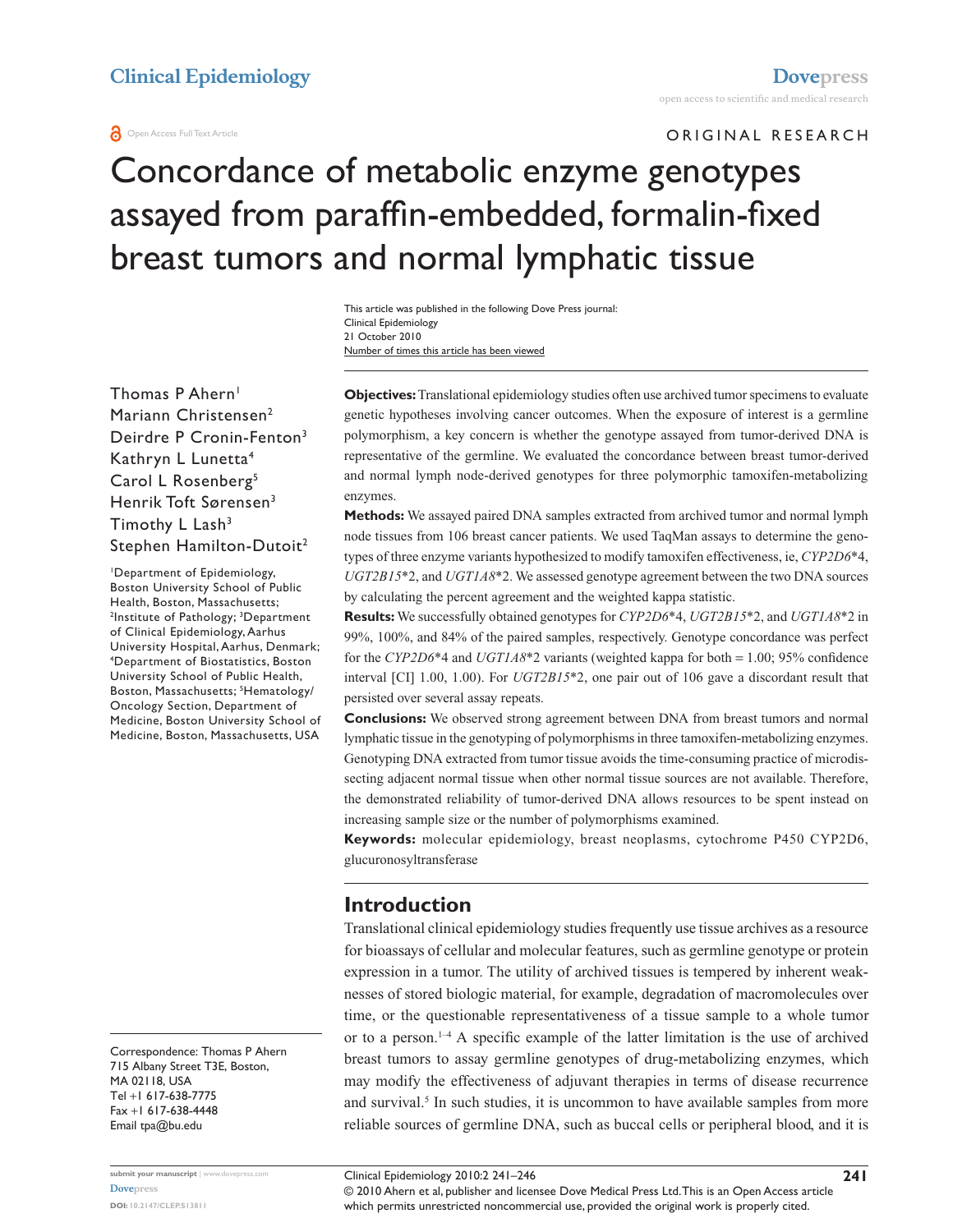therefore necessary to assume that a tumor-derived genotype is representative of a patient's germline.<sup>6,7</sup> However, there is cause for skepticism over this assumption, owing to a variety of potential DNA alterations in tumors that may interfere with accurate genotyping.<sup>2,3,8-10</sup>

Earlier studies have explored genotype concordance between reliable sources of germline DNA and breast tumor or tumor-adjacent tissue. Schneider et al compared genotype agreement for a panel of angiogenesis gene polymorphisms in 17 breast tumor samples with paired lymph node samples.<sup>11</sup> Xie et al compared genotype agreement for five genes at loci with high rates of loss of heterozygosity in paired DNA samples from peripheral blood and microdissected breast tumor-adjacent normal tissue in 106 subjects.<sup>12</sup> While both of these studies demonstrated 100% concordance between the different DNA sources, the use of tumor-adjacent normal tissue by Xie et al and the small sample size enrolled by Schneider et al leave open the question of whether DNA derived from formalin-fixed, paraffin-embedded (FFPE) breast tumor sections provides a reliable medium for the assay of germline genotype. Here we report the results from a large study of the concordance between genotypes of three tamoxifen-metabolizing enzymes assayed from archived FFPE breast carcinoma and normal lymph node tissues.

# **Materials and methods**

#### Study population

This study was approved by the Boston University Medical Campus Institutional Review Board and the Regional Committee on Biomedical Research Ethics of Aarhus County, Denmark. We conducted the study among women aged 35–70 years who were diagnosed with incident invasive breast carcinoma, ie, Union for International Cancer Control (UICC) Stage I, II, or III, while living in one of seven counties in western Denmark between 1985 and 2001. The study sample was identified using the Danish Breast Cancer Cooperative Group registry to study associations between polymorphisms in genes encoding drug-metabolizing enzymes and tamoxifen resistance. Cases were defined as women with local or distant breast cancer recurrence. One recurrence-free control was incidence-density sampled and matched to each case for estrogen receptor expression, receipt of tamoxifen therapy, menopausal status at diagnosis (pre- or postmenopausal), date of breast cancer surgery (calipermatched  $\pm$  12 months), county of residence at diagnosis, and UICC stage at diagnosis (Stage I, II, or III). For each case and control, FFPE primary breast tumors were requested from the pathology departments at the admitting hospitals.

Cancer-free FFPE lymph node tissue resected during primary surgical treatment was also requested for cases and controls when such tissue was available. For the present study, we aimed to enroll approximately 100 subjects for whom both tumor and normal tissues were received from pathology departments.

### Tissue processing

Hematoxylin and eosin stained sections or written pathologic descriptions of the tumor and lymph node tissue blocks were reviewed by a pathologist to identify blocks for processing. Tissue blocks were processed in a laminar flow hood that had been sterilized with at least one hour of ultraviolet light exposure before use. Contaminating nucleases were removed by wiping all work surfaces and instruments with an aqueous solution of 1% (w/v) sodium dodecyl sulfate, followed by 99.9% ethanol. Several sections were cut from each tissue block and discarded to ensure a clean starting surface for sample procurement. For DNA extractions, three to six 10  $\mu$ m pieces were cut from each lymph node and tumor tissue block and placed in a 1.5 mL microtube. The cutting knife was wiped clean with the sodium dodecyl sulfate/ethanol series after each block, and the blade was replaced after every two blocks. Each blade was long enough to permit the cutting of two blocks without cross-contamination. Laboratory personnel changed gloves between blocks, and cut a pure paraffin control block after every 10 tissue blocks to serve as a contamination checkpoint.

#### DNA extraction

Before DNA extraction, all tissue samples were deparaffinized by treatment with xylene; 1 mL of xylene was added to each microtube containing three to six slices of paraffinembedded tissue and the microtubes were placed in a shaking incubator at 45°C and 800 rpm for 20 minutes. Samples were then centrifuged at 12,200 rpm for five minutes, after which the supernatant was removed and discarded. The xylene treatment steps were repeated once for all samples. After deparaffinization, samples were incubated with 1 mL of 99% ethanol in a shaking incubator at 60°C and 800 rpm for 20 minutes, centrifuged at 12,200 rpm for five minutes, with subsequent removal of supernatant; ethanol treatment was repeated once for all samples. One drop of acetone was added to each tube, and tissue samples were evaporated to dryness at 60°C. Tissues were then allowed to dissolve overnight in a shaking incubator at 55°C and 1000 rpm after addition of 150 µL proteinase K (10 mg/mL) solution. The following morning, proteinase K was inactivated by a 20-minute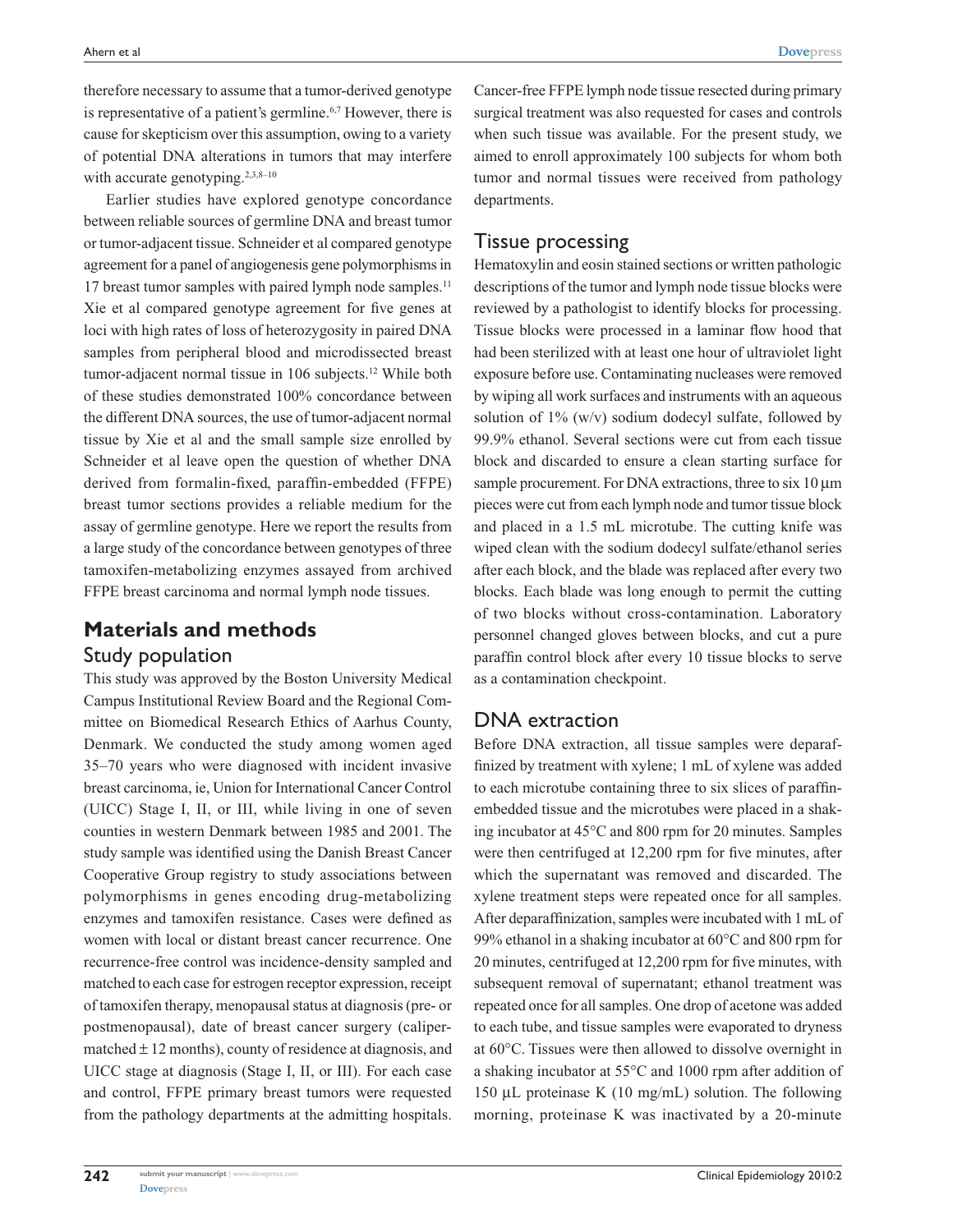incubation at 98°C. DNA was then extracted from the tissue samples using a robotic magnet-assisted nucleic acid isolation instrument (MagnaPure, Roche Applied Science).

#### **Genotyping**

From each tissue sample, 50 ng of extracted DNA were amplified in 25 µL polymerase chain reactions with 50 denaturation cycles at 92°C for 15 seconds, followed by annealing and extension at 60°C for 90 seconds, using primers and reagents supplied with TaqMan genotyping kits (Applied BioSystems, Foster City, CA). We compared normal lymph node tissue with tumor tissue on genotypes of three metabolic enzyme single-nucleotide polymorphisms (SNPs), ie, cytochrome P450 2D6 (*CYP2D6*)\*4 (rs3892097, ABI kit: C-27102431-D0); UDP-glucuronosyltransferase 2B15 (*UGT2B15*)\*2 (rs1902023, ABI kit: C-27028164-10); and UDP-glucuronosyltransferase 1A8 (*UGT1A8*)\*2 (rs1042597, ABI kit: C-11742072-10). Additional data on these SNPs are shown in Table 1. These genes were selected for analysis because each plays a key role in the phase I (*CYP2D6*) or phase II (*UGT2B15* and *UGT1A8*) metabolism of tamoxifen, and it is hypothesized that functional polymorphisms at these loci may modify the effectiveness of adjuvant tamoxifen therapy.5,13–17 All sample pairs were assayed in duplicate using the MX3000P real-time polymerase chain reaction system (Stratagene, Cedar Creek, TX). Positive controls for each variant were identified by sequencing peripheral blood DNA from 30 healthy individuals and included with each set of assays. Negative controls, with sterile water substituted for DNA, were also included in each run. Genotypes were classified as homozygous wild-type, homozygous variant, or heterozygous according to the autocall feature of the analytic software (MXPro QPCR version 4.1, Stratagene). If a sample failed to yield a called genotype it was reassayed

using 70 ng of DNA in the amplification reaction. If the sample failed again, a new tissue section was cut from the paraffin block and the yield from the new DNA extraction was used for reassay. Samples that failed after re-extraction were excluded from the study.

#### Statistical analysis

For all genes, we crosstabulated genotype frequencies according to tissue type (normal lymph node and tumor) and calculated weighted kappa coefficients as a measure of agreement between the two DNA sources.18 Because our kappa statistics were calculated from samples of modest size and were either approximately or exactly equal to unity, we calculated 95% confidence intervals (CI) around the point estimates by characterizing the 2.5th and 97.5th percentiles of distributions of estimated kappas from 1000 bootstrapped samples of the original data.19 We also calculated percent agreement and corresponding mid-P95% CI under a binomial distribution.<sup>20</sup> We calculated observed allele frequencies for each gene variant, based upon results from normal lymph node tissue, and compared these with benchmark values previously reported in European or Caucasian populations. We used observed and expected allele frequencies from normal lymph node tissue to calculate Chi-square statistics and test the null hypothesis that allele frequencies were in Hardy–Weinberg equilibrium. All statistical tests were two-sided, with a Type I error rate of 5%. All analyses were performed using SAS version 9.1 (SAS Institute, Cary, NC).

#### **Results**

There were 106 paired normal lymph node and breast tumor tissue samples from the individual patients included in this study. The distribution of the paired samples according to key clinical characteristics is reported in Table 2.

|  |  |  |  |  | Table I Summary data for the SNPs analyzed for tumor/normal tissue genotype concordance |  |  |  |
|--|--|--|--|--|-----------------------------------------------------------------------------------------|--|--|--|
|--|--|--|--|--|-----------------------------------------------------------------------------------------|--|--|--|

| Gene/variant                      | <b>Reference SNP</b> | Location  | <b>Sequence [SNP]</b>             | <b>Expected allele</b><br>frequencies |  |
|-----------------------------------|----------------------|-----------|-----------------------------------|---------------------------------------|--|
| Cytochrome P450 2D6/ CYP2D6*4     | rs3892097            | $22q$ 3.1 | <b>CCCCTTACCCGCATCTCCCACCCCCA</b> | A: $0.763$                            |  |
|                                   |                      |           | [A/G]                             | $G: 0.237$ <sup>a</sup>               |  |
|                                   |                      |           | GACGCCCCTTTCGCCCCAACGGTCT         |                                       |  |
| UDP-glucuronosyltransferase 2B15/ | rs1902023            | 4q13      | TTTATCCTACATCTTTAACTAAAAAT        | G: 0.560                              |  |
| $UGT2B15*2$                       |                      |           | IG/T1                             | $T: 0.440^b$                          |  |
|                                   |                      |           | ATTTGGAAGATTCTCTTCTGAAAAT         |                                       |  |
| UDP-glucuronosyltransferase IA8/  | rs1042597            | 2q37      | CTCTGTGGTCTTCGCCAGGGGAATAG        | C: 0.714                              |  |
| $UGTIA8*2$                        |                      |           | $IC/G$ ]                          | $G: 0.286$ <sup>a</sup>               |  |
|                                   |                      |           | TTGCCACTATCTTGAAGAAGGTGCA         |                                       |  |

Notes: <sup>a</sup>Allele frequencies reported for Caucasians on NCBI dbSNP database: [http://www.ncbi.nlm.nih.gov/snp;](http://www.ncbi.nlm.nih.gov/snp) <sup>b</sup>Allele frequencies reported for Europeans on ALFRED database: <http://alfred.med.yale.edu><sup>21</sup>.

**Abbreviation:** SNP, single nucleotide polymorphism.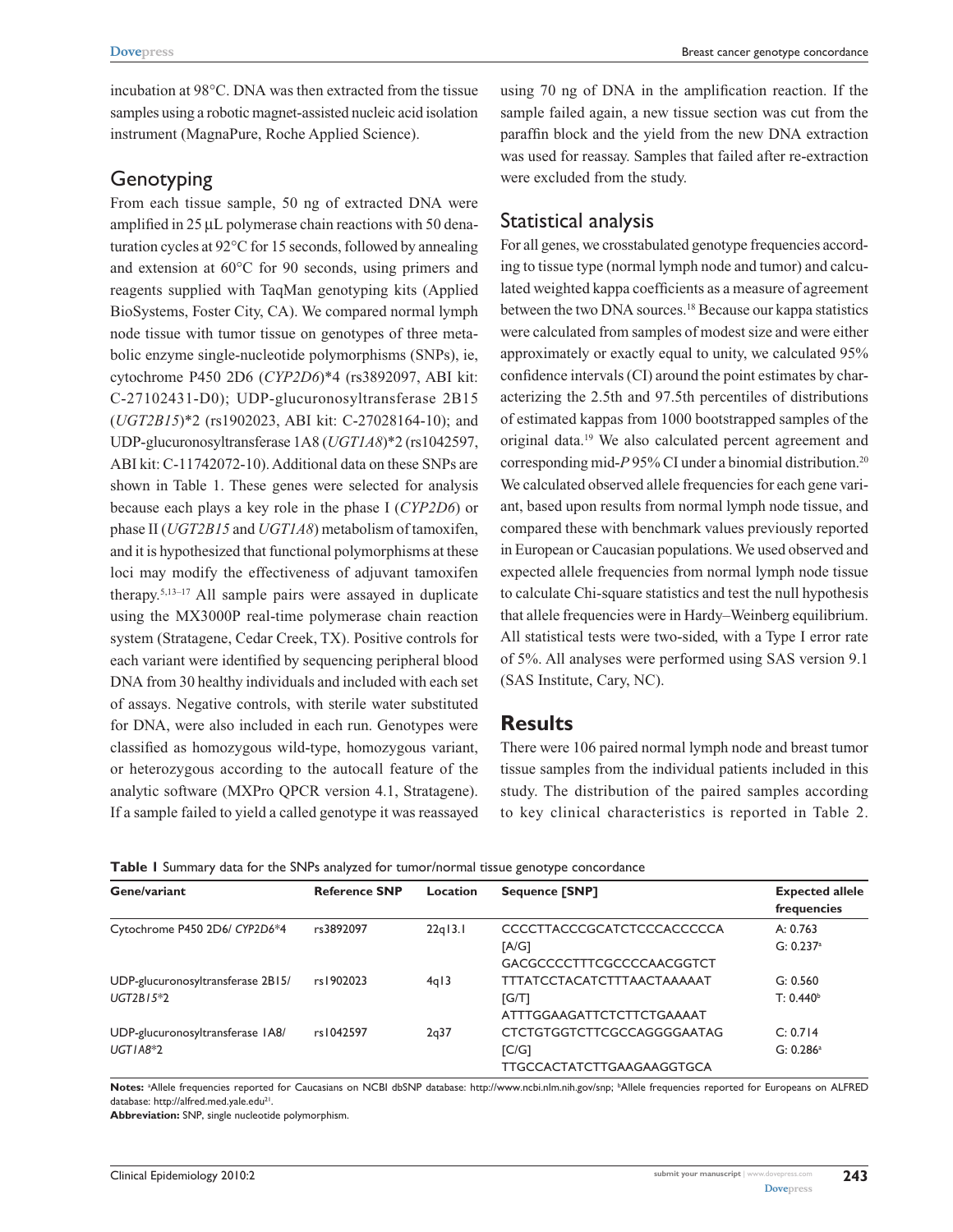|                                               |  | Table 2 Distribution of 106 tumor and normal tissue pairs |  |  |  |  |  |  |  |
|-----------------------------------------------|--|-----------------------------------------------------------|--|--|--|--|--|--|--|
| according to demographic and clinical factors |  |                                                           |  |  |  |  |  |  |  |

| Characteristic                              | <b>Paired tissue</b> |  |  |  |
|---------------------------------------------|----------------------|--|--|--|
|                                             | samples, $n$ $%$     |  |  |  |
| Patient age at diagnosis (y)                |                      |  |  |  |
| $35 - 44$                                   | 8(7.6)               |  |  |  |
| $45 - 54$                                   | 25(24)               |  |  |  |
| $55 - 64$                                   | 42 (40)              |  |  |  |
| $65 - 70$                                   | 31(29)               |  |  |  |
| Year of diagnosis                           |                      |  |  |  |
| 1985-1993                                   | 33(31)               |  |  |  |
| 1994-1996                                   | 36 (34)              |  |  |  |
| 1997-2001                                   | 37 (35)              |  |  |  |
| UICC tumor stage at diagnosis               |                      |  |  |  |
| Stage I                                     | 2(1.9)               |  |  |  |
| Stage II                                    | 60(57)               |  |  |  |
| Stage III                                   | 44 (42)              |  |  |  |
| Type of primary surgery                     |                      |  |  |  |
| Mastectomy                                  | 93 (88)              |  |  |  |
| Breast-conserving surgery                   | 12(11)               |  |  |  |
| Other                                       | (0.9)                |  |  |  |
| Systemic adjuvant chemotherapy <sup>a</sup> |                      |  |  |  |
| Yes                                         | 79 (75)              |  |  |  |
| No                                          | 27(26)               |  |  |  |
| Radiation therapy                           |                      |  |  |  |
| Yes                                         | 63 (59)              |  |  |  |
| No                                          | 36 (34)              |  |  |  |
| Missing                                     | 7(6.6)               |  |  |  |

Note: <sup>a</sup>During the study period chemotherapy was limited to the adjuvant setting only.

**Abbreviation:** UICC, Union for International Cancer Control.

We successfully assayed *CYP2D6*\*4 genotype in 105 pairs (99%), *UGT1A8*\*2 genotype in 89 pairs (84%), and *UGT2B15*\*2 genotype in 106 pairs (100%). There was no difference between samples that genotyped successfully and those that failed to genotype successfully with regard to DNA purity  $(A_{260}/A_{280})$  measurement), DNA concentration, length of amplified sequence, or age of the tissue block at the time of DNA extraction. Our main analyses are based on sample pairs with successfully assayed genotypes from both tissue sources.

Table 3 reports the crosstabulation of genotype frequencies according to lymph node and tumor-derived DNA, the kappa statistic for agreement between the two tissue types, and results from Chi-square tests for Hardy–Weinberg equilibrium based on genotype frequencies from the normal tissue samples. For all three genes, allele frequencies observed in our study sample agreed with values reported in similar populations (Tables 1 and 3). Wild-type and variant allele frequencies for all three genes did not deviate from Hardy– Weinberg equilibrium ( $P \ge 0.11$  for all Chi-square tests). Genotyping concordance was perfect for the *CYP2D6*\*4 and *UGT1A8*\*2 variants (for both, weighted kappa = 1.00; 95% CI 1.00, 1.00). Among the 106 pairs with a successfully assayed *UGT2B15*\*2 genotype, one pair (0.9%) gave a discordant result. The normal lymph tissue indicated a homozygous variant genotype and the tumor tissue indicated a homozygous wild-type genotype (weighted kappa = 0.97; 95% CI 0.91, 1.00). This outcome was consistent across four repeated assays on the discordant pair, even after re-extraction of DNA from the source tissue blocks.

#### **Discussion**

Our study demonstrated high concordance between breast tumor- and normal lymph node-derived genotypes for key SNPs in drug-metabolizing enzymes, and agrees with observations from similar earlier studies. Previous work by Rae et al showed 100% concordance between *CYP2D6* genotypes from 10 FFPE archival breast tumors and matched peripheral blood samples.<sup>6</sup> Schneider et al demonstrated 100% concordance between 17 breast tumor and lymph node samples for polymorphisms in two angiogenesis genes. $11$ Xie et al reported 100% concordance for five genes from different high loss of heterozygosity sites in 106 paired samples of peripheral blood and microdissected normal tissue adjacent to breast tumor tissue.12 Our study provides evidence that breast tumor-derived genotypes are an acceptable proxy for germline genotypes when more suitable DNA sources are not available. This finding agrees with conclusions from two earlier reviews on this topic,<sup>21,22</sup> and with results from other concordance studies using colorectal<sup>23</sup> and non-small cell lung24 tumor DNA.

One of our target genes, *CYP2D6*, is located in a chromosomal region (22q13.1) that is commonly deleted in breast cancer cells.<sup>8</sup> Thus, SNPs in *CYP2D6* assayed from tumorderived DNA are at risk of misclassification due to loss of heterozygosity, yielding the expectation of imperfect genotype concordance between normal and tumor-derived DNA. The other SNPs lie in chromosomal regions that experience little or no deletion, so there is less expectation of imperfect concordance between normal and tumor-derived DNA for them. The perfect concordance we observed between *CYP2D6* genotypes from the two different tissue types indicates either that loss of heterozygosity does not meaningfully distort *CYP2D6* genotype classification in breast tumor cells, or that despite substantial loss of heterozygosity, tumor sections contain sufficient stromal or adjacent normal tissue to report an accurate germline genotype. The perfect concordance observed by Xie et al in five genes from high loss of heterozygosity sites also supports these notions, providing reassurance that loss of heterozygosity is not a major threat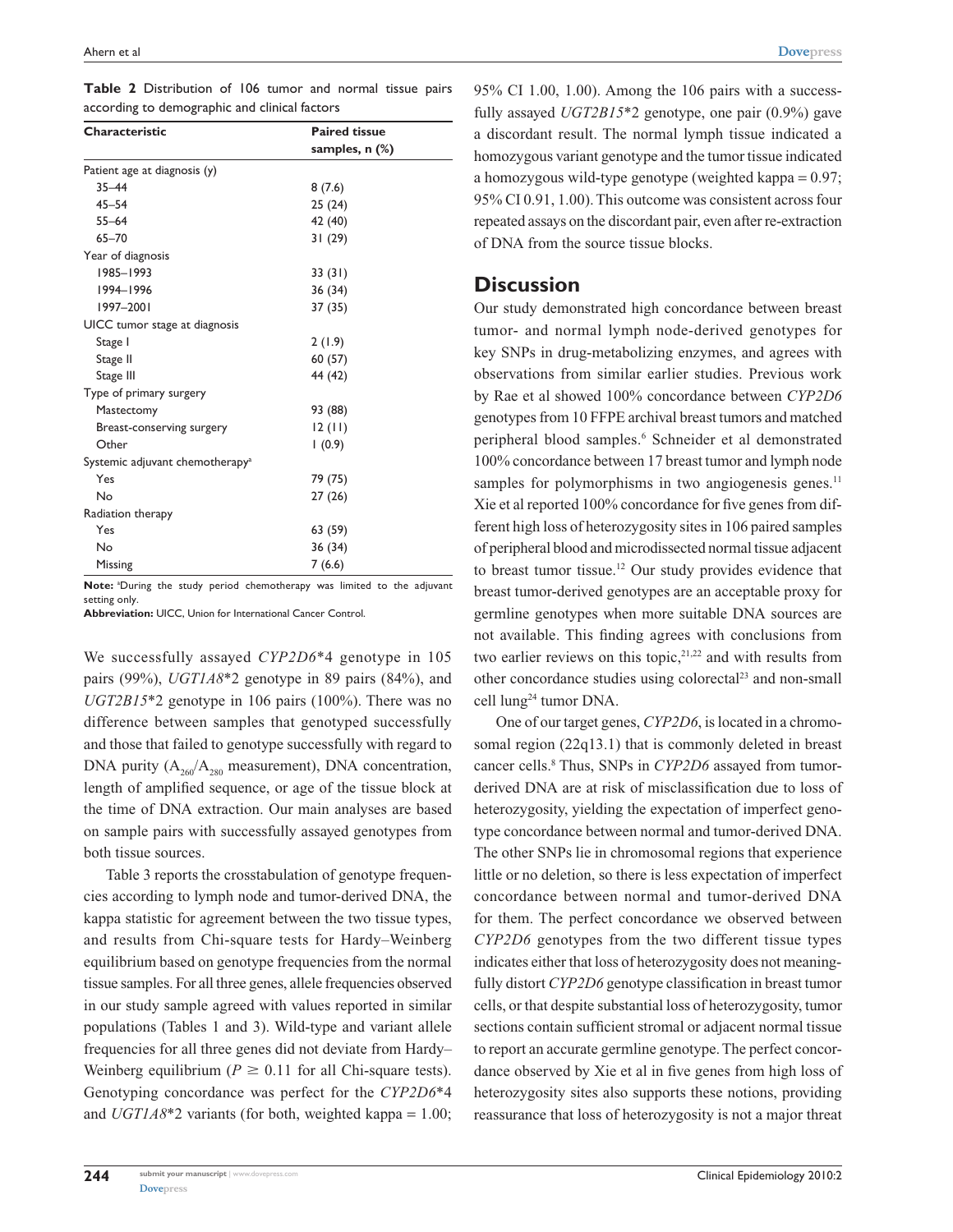| Gene variant                | <b>Tumor tissue genotypes</b>    | Normal tissue genotypes |        |         | Concordance                   |                                |
|-----------------------------|----------------------------------|-------------------------|--------|---------|-------------------------------|--------------------------------|
| (Hardy-Weinberg<br>P value) |                                  | wt/wt                   | wt/var | var/var | Weighted <b>K</b><br>(95% CI) | <b>Agreement %</b><br>(95% CI) |
| CYP2D6*4 ( $P = 0.46$ )     | wt/wt                            | 66                      | 0      | 0       | 1.00                          | 100                            |
|                             | wt/var                           | 0                       | 36     | 0       | (1.00, 1.00)                  | (97.2, 100)                    |
|                             | var/var                          | 0                       | 0      | 3       |                               |                                |
|                             | Normal tissue allele frequencies | G: 0.80                 |        |         |                               |                                |
|                             |                                  | A: 0.20                 |        |         |                               |                                |
| $UGT2B15*2 (P = 0.11)$      | wt/wt                            | 25                      | 0      |         | 0.97                          | 98.9                           |
|                             | wt/var                           | 0                       | 61     | 0       | (0.91, 1.00)                  | (95.4, 99.1)                   |
|                             | var/var                          | $\mathbf 0$             | 0      | 19      |                               |                                |
|                             | Normal tissue allele frequencies | G: 0.52                 |        |         |                               |                                |
|                             |                                  | T: 0.48                 |        |         |                               |                                |
| UGT1A8*2 ( $P = 0.22$ )     | wt/wt                            | 47                      | 0      | 0       | 1.00                          | 100                            |
|                             | wt/var                           | 0                       | 32     | 0       | (1.00, 1.00)                  | (96.7, 100)                    |
|                             | var/var                          | 0                       | 0      | 10      |                               |                                |
|                             | Normal tissue allele frequencies | G: 0.71                 |        |         |                               |                                |
|                             |                                  | A: 0.29                 |        |         |                               |                                |

**Table 3** Cross tabulation of genotypes determined using DNA extracted from formalin-fixed, paraffin-embedded tumor and normal tissue from Danish breast cancer patients

**Abbreviations:** wt, wild-type; var, variant; CI, confidence interval.

to genotype misclassification when breast tumor-derived DNA must be relied upon.

A limitation of our study is that our standard for germline genotype was DNA extracted from FFPE normal lymphatic tissue instead of from fresh nonmalignant tissue. Earlier work by Rae et al showed 100% genotype concordance between DNA from freshly harvested tumor cell cultures and DNA from tumor cell pellets that were formalin-fixed and embedded in paraffin before DNA extraction.<sup>6</sup> Therefore, we consider our FFPE normal lymphatic tissue to be an accurate standard for the germline genotype that would be observed using fresh tissue.

In summary, we observed excellent agreement between archived breast tumor- and normal lymphatic tissue-derived DNA in classifying the germline genotype of three drugmetabolizing enzyme variants (*CYP2D6*\*4, *UGT1A8*\*2, and *UGT2B15*\*2) in sample sizes ranging from 89 to 106. Only one of the assayed gene variants (*UGT2B15*\*2) gave a discrepant result, although in only one of 106 tested pairs. The discrepant result was a shift from homozygous wild-type in normal lymphatic tissue to a homozygous variant in the breast tumor tissue, in a chromosomal region not typically deleted in breast cancer.8 Therefore, while it is possible that the discrepancy arose from a tumor genome alteration, it is more plausible that a clerical error during either tissue archiving or processing resulted in the pairing of tumor and lymphatic tissues from separate patients.

Together, our observations indicate that FFPE archived breast tumors provide a reliable resource for the determination

of germline genotypes in *CYP2D6*, *UGT2B15*, *UGT1A8*, and likely other drug-metabolizing enzymes. It remains possible that mutations at other loci on the tumor genome could yield poorer concordance proportions than those observed for the three metabolic enzyme variants we studied. Our finding is important because genotyping DNA extracted from tumor tissue avoids the time-consuming practice of microdissection of adjacent normal tissue when other sources of normal tissue (eg, peripheral blood or lymph node) are not available. Study resources can then be devoted more cost-efficiently to, for example, increase sample size or genotyping capacity.

## **Acknowledgments**

The authors are most grateful to Kristina L Lauridsen, Jesper Bertelsen, and Inge K Krohn for their outstanding technical assistance. This research was supported by grants from the US National Cancer Institute (R01 CA118708), the Danish Cancer Society (DP06117), and the Karen Elise Jensen Foundation. Mr Ahern's effort on this study was supported by a CDMRP predoctoral training award (BC073012).

### **Disclosure**

The Department of Clinical Epidemiology at Aarhus University Hospital is involved in studies with funding from various companies as research grants to, and administered by, Aarhus University. None of these studies is related to the present study or supported any of the work reported herein. No author has any other potential competing interest.